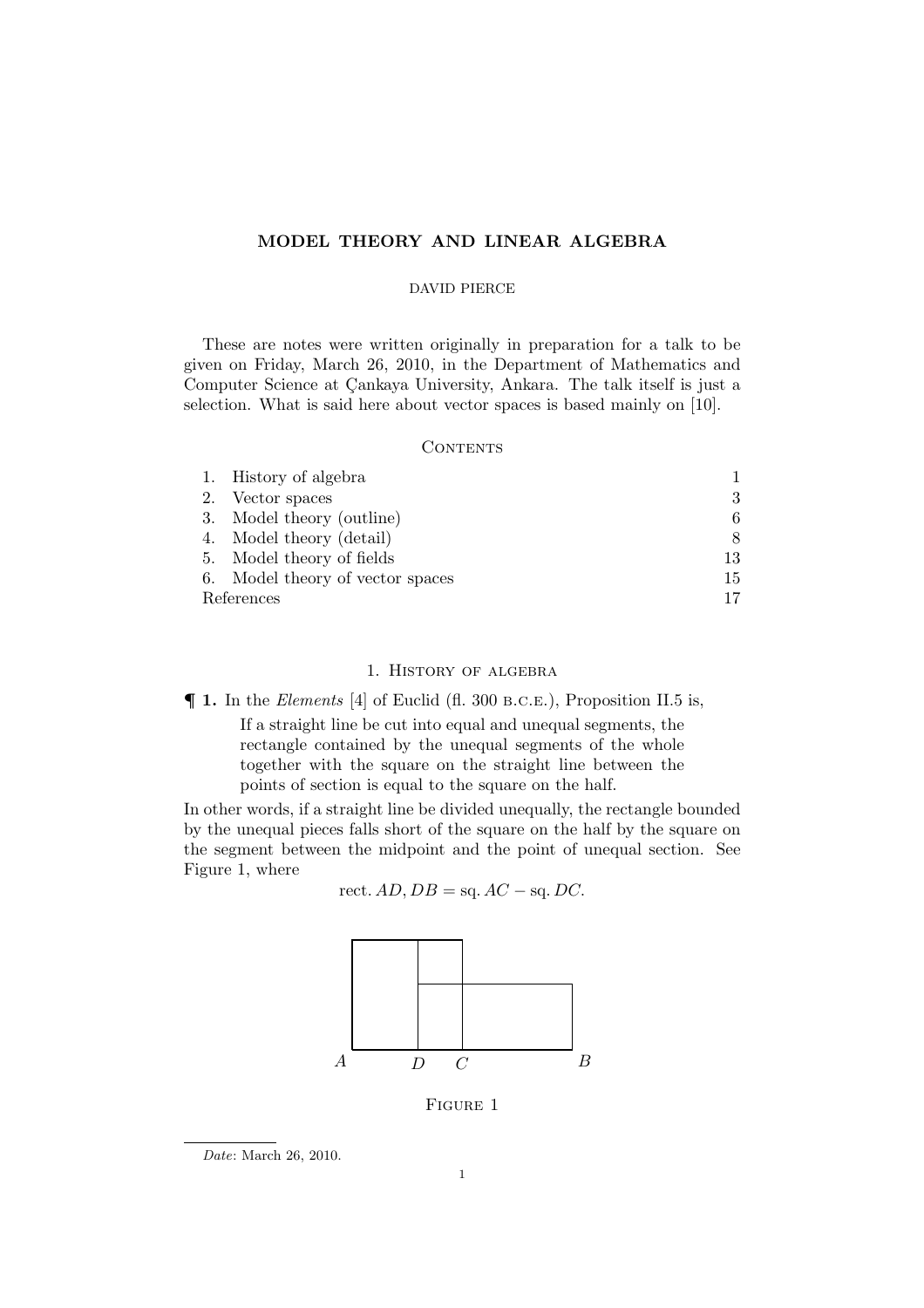$\blacksquare$  2. Consequently, Muhammad ibn Mūsā al-Khwārizmī (*c.* 780–850) [7, pp. 525, 544] asks,

> what must be the amount of a square, which, when twentyone dirhams are added to it, becomes equal to the equivalent of ten roots of that square? Solution: .. . nine. Or.. . fortynine.

See Figure 2. In our terms, if

$$
x^2 + 21 = 10x,
$$

then

$$
x = \frac{10}{2} \pm \sqrt{\left(\frac{10}{2}\right)^2 - 21} = 5 \pm \sqrt{4} = 5 \pm 2 = 3 \text{ or } 7,
$$

so  $x^2 = 9$  or 49.



FIGURE 2

¶ 3. Descartes observes in the *Geometry* (1637) [2, pp. 4, 5]: lines can be multiplied to make *lines,* not rectangles. So, in Figure 3, if

$$
AB = 1, \qquad BD = a, \qquad BC = b,
$$

then

$$
BE = ab.
$$

Descartes's purpose is apparently to use geometry as a model for field theory.



He implicitly shows that the *scalar field* of a *vector space* (of dimension 2 or more) can be found in the space.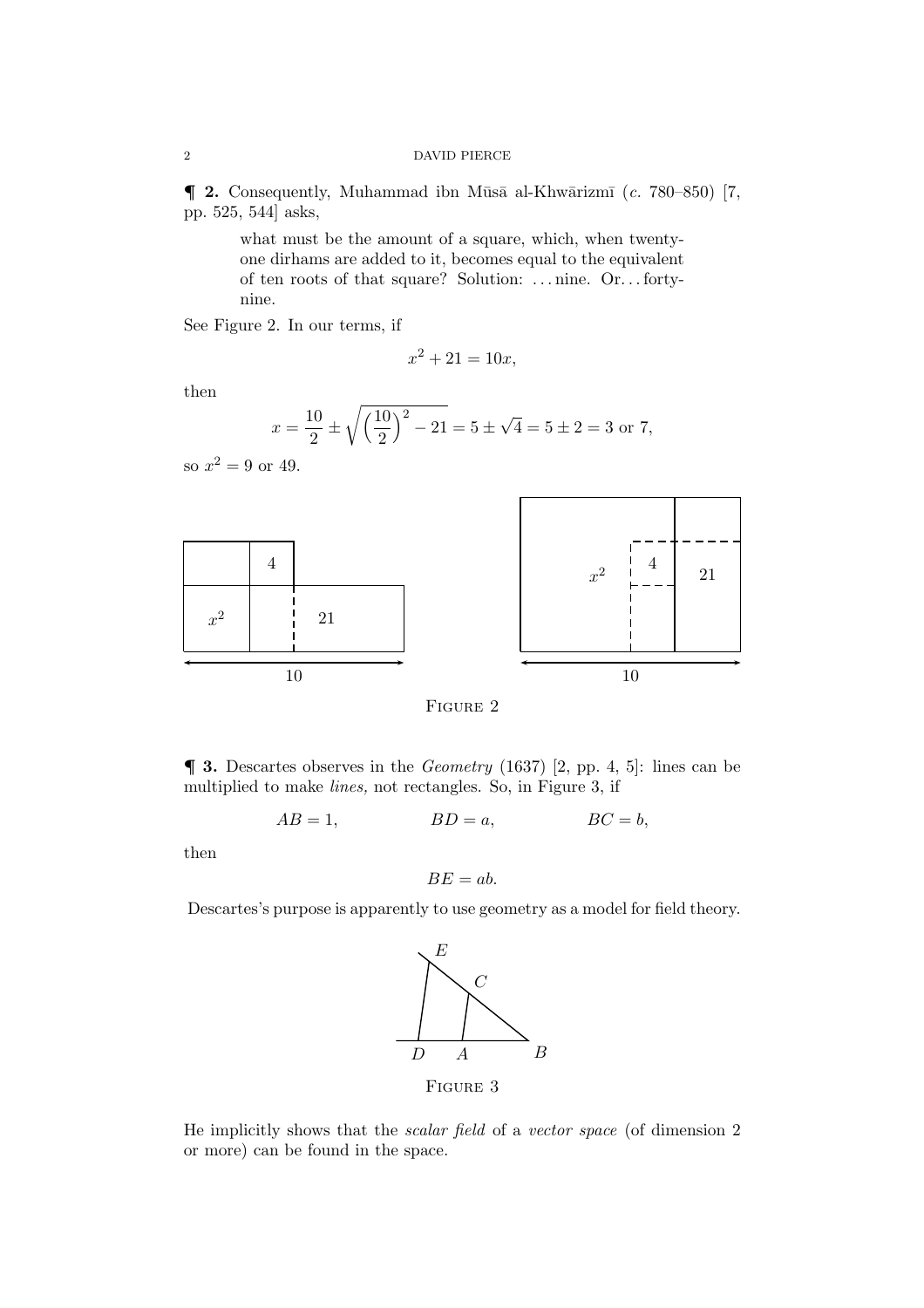## 2. Vector spaces

# $\P$  **4.** A vector space is a triple  $(\mathfrak{V}, \mathfrak{K}, *)$ , where

(1)  $\mathfrak V$  is an abelian group of **vectors**,

$$
(V, 0, -, +);
$$

(2)  $\mathfrak{K}$  is a field of scalars,

$$
(K, 0, 1, -, +, \cdot);
$$

- (3)  $*$  is an **action** of  $\mathfrak{K}$  on  $\mathfrak{V}$ , that is, a function from  $K \times V$  to V such that
	- (a) each operation

$$
\pmb{v} \mapsto x * \pmb{v}
$$

on  $V$  is an endomorphism of  $\mathfrak{V}$ , and

(b) the function

$$
x\mapsto(\boldsymbol{v}\mapsto x*\boldsymbol{v})
$$

is a ring-homorphism from  $\mathfrak K$  to  $(\text{End}(\mathfrak V), \circ).$ 

So a vector space is a kind of 2-sorted structure, with the signature

$$
\{0,-,+,0,1,-,+, \cdot; *\}.
$$

 $\P$ **5.** Descartes's example suggests how, given a vector space  $(\mathfrak{V}, \mathfrak{K}, *)$ , where

 $\dim_{\mathfrak{g}}(\mathfrak{V}) \geqslant 2$ ,

we can **interpret**  $\mathfrak{K}$  and its action on  $\mathfrak{V}$  *in*  $\mathfrak{V}$ . To do this, we introduce a new symbol  $\parallel$  for the binary relation of **parallelism** on V; this relation is *defined* by

$$
\mathbf{u} \parallel \mathbf{v} \Leftrightarrow \exists x \; \exists y \; (x * \mathbf{u} + y * \mathbf{v} = \mathbf{0} \; \& (x \neq 0 \lor y \neq 0)).
$$

Now let

$$
M = \{(\mathbf{u}, \mathbf{v}) \in V \times V : \mathbf{u} \neq 0 \& \mathbf{u} \parallel \mathbf{v}\}.
$$

If  $(u, v) \in M$ , then we can define the element  $[u : v]$  of K by the rule

 $v = [u : v] * u.$ 

So we have a surjection  $(u, v) \mapsto [u : v]$  from M onto K. This induces an equivalence-relation  $\sim$  on M:

$$
(\boldsymbol{u}_0,\boldsymbol{u}_1) \sim (\boldsymbol{v}_0,\boldsymbol{v}_1) \iff [\boldsymbol{u}_0,\boldsymbol{u}_1] = [\boldsymbol{v}_0,\boldsymbol{v}_1].
$$

We now give  $M/\sim$  the structure of  $\mathfrak K$ . We shall use the formula

$$
s\nparallel u \& s\parallel t \& u\parallel v \& s-u \parallel t-v,
$$

which we denote by

$$
\Delta(s,t,u,v).
$$

See Figure 4. To interpret the field  $\mathfrak{K}$  in  $\mathfrak{V}$ , we have to express the formulas

$$
x = y
$$
,  $x + y = z$ ,  $x \cdot y = z$ ,  $x * u = v$ 

wholly in terms of vectors. We do this as follows: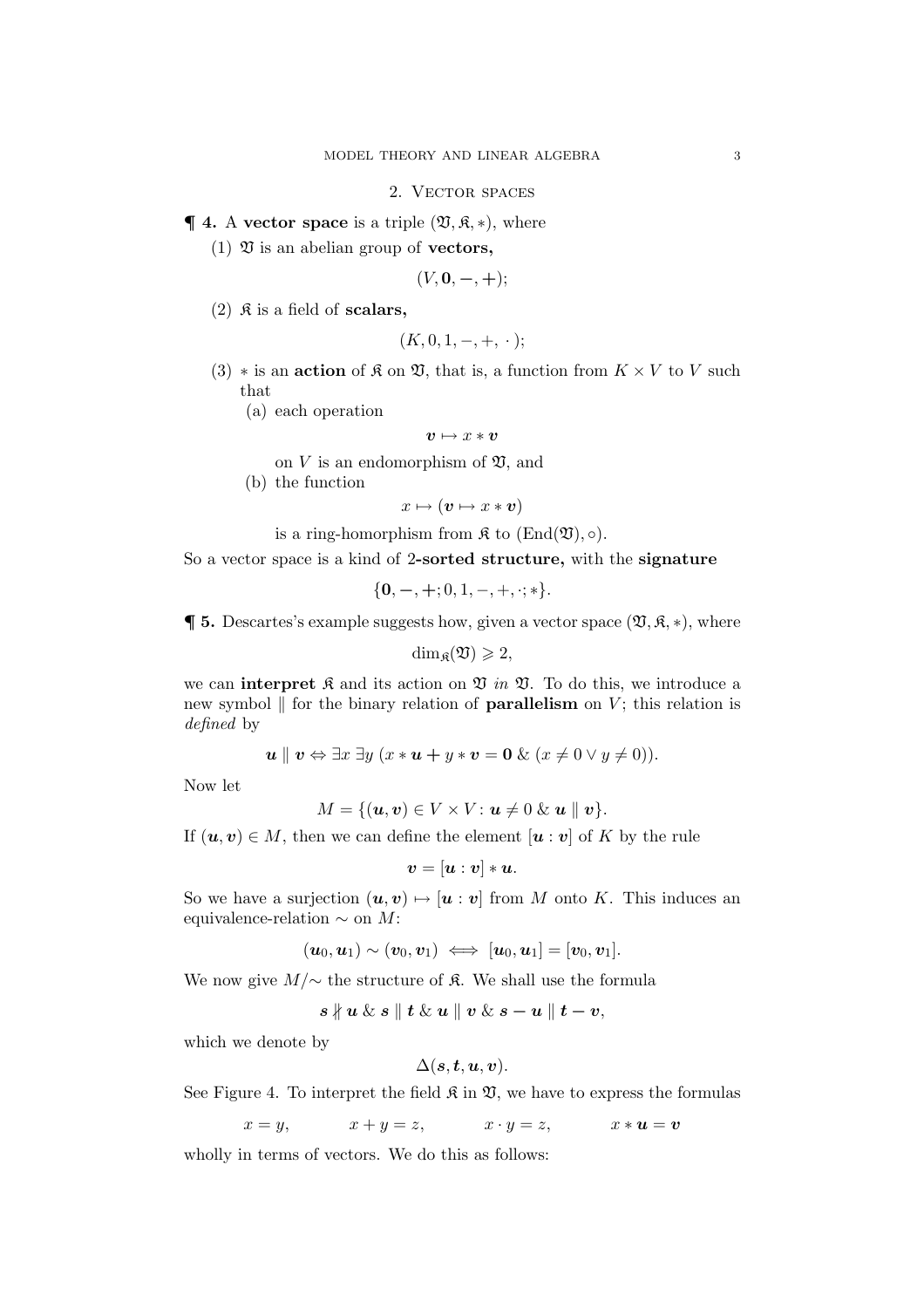

FIGURE 4.  $\Delta(s,t,u,v)$ 



FIGURE 5.  $[\boldsymbol{s} : \boldsymbol{t}] = [\boldsymbol{u} : \boldsymbol{v}]$  (one case)



FIGURE 6.  $[\boldsymbol{u}_0 : \boldsymbol{u}_1] + [\boldsymbol{v}_0 : \boldsymbol{v}_1] = [\boldsymbol{w}_0 : \boldsymbol{w}_1]$ 

(1) Equality in  $K$ , or

$$
[\boldsymbol{s}:\boldsymbol{t}]=[\boldsymbol{u}:\boldsymbol{v}], \hspace{2.5cm} (*)
$$

is expressed in  $\mathfrak V$  by

$$
\Delta(s,t,\boldsymbol{u},\boldsymbol{v})\lor \exists \boldsymbol{w}\ \exists \boldsymbol{z}\ (\Delta(s,t,\boldsymbol{w},\boldsymbol{z})\ \&\ \Delta(\boldsymbol{w},\boldsymbol{z},\boldsymbol{u},\boldsymbol{v})),\tag{\dagger}
$$

where the latter condition is shown in Figure 5; now we can use  $(*)$ to stand for  $(\dagger)$ .

 $(2)$  Addition in  $\mathfrak{K}$ , or

 $[\bm{u}_0: \bm{u}_1] + [\bm{v}_0: \bm{v}_1] = [\bm{w}_0: \bm{w}_1],$ 

is expressed in  $\mathfrak{V}$ , as in Figure 6, by

 $\exists z [u_0 : z] = [v_0 : v_1] \& [u_0 : u_1 + z] = [w_0 : w_1].$ 

(3) Multiplication in  $\mathfrak{K}$ , or

$$
[\bm{u}_0:\bm{u}_1]\cdot[\bm{v}_0:\bm{v}_1]=[\bm{w}_0:\bm{w}_1],
$$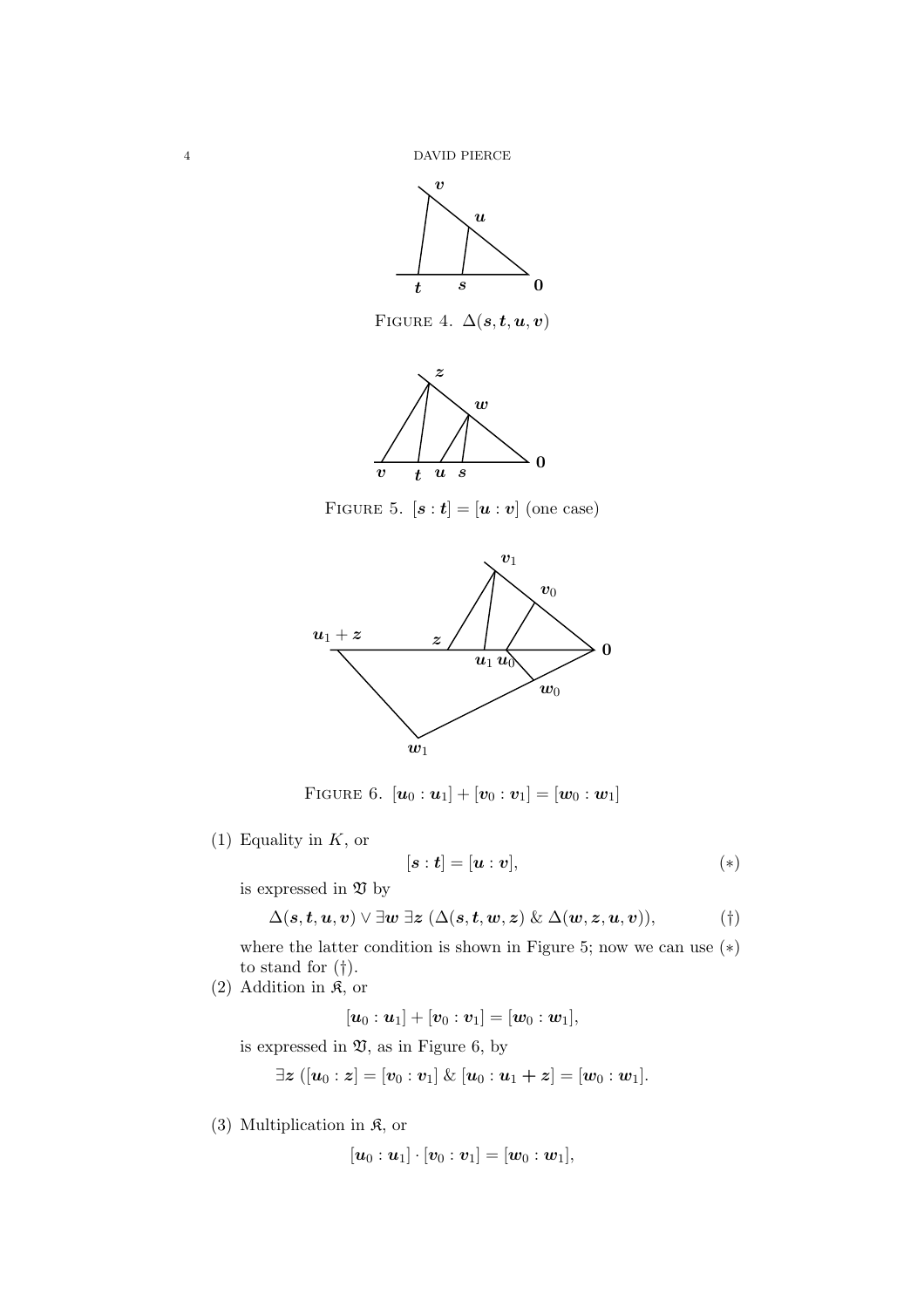is expressed in  $\mathfrak{V}$ , as in Figure 7, by

 $\exists z \ ([u_1 : z] = [v_0 : v_1] \ \& \ [u_0 : z] = [w_0 : w_1].$ 



FIGURE 7.  $[\mathbf{u}_0 : \mathbf{u}_1] \cdot [\mathbf{v}_0 : \mathbf{v}_1] = [\mathbf{w}_0 : \mathbf{w}_1]$ 

(4) Finally, scalar multiplication, or

$$
[\boldsymbol{u}_0:\boldsymbol{u}_1]*\boldsymbol{v}_0=\boldsymbol{v}_1,
$$

is expressed in  $\mathfrak V$  by

$$
[\boldsymbol{u}_0: \boldsymbol{u}_1] = [\boldsymbol{v}_0: \boldsymbol{v}_1] \vee (\boldsymbol{v}_0 = \boldsymbol{0} \ \& \ \boldsymbol{v}_1 = \boldsymbol{0}).
$$

 $\mathbf{\P}$  **6.** So one can define a vector space as a pair  $(\mathfrak{V}, \|\mathfrak{g})$ , where

- (1)  $\mathfrak V$  is an abelian group  $(V, \mathbf 0, -, +)$ , and
- (2) the binary relation  $\parallel$  respects axioms ensuring that  $\mathfrak V$  is acted on by a field, K.

In this sense, a vector space is a 1-sorted structure in the signature

$$
\{0,-,+, \| \}.
$$

However, the two notions of a vector space are not entirely equivalent, and not just because spaces in the latter sense are at least 2-dimensional. The substructure relation differs also. For example, we have

$$
(\mathbb{H}, \mathbb{R}, *) \subseteq (\mathbb{H}, \mathbb{C}, *),
$$

but

$$
(\mathbb{H},\|_{\mathbb{R}})\nsubseteq (\mathbb{H},\|_{\mathbb{C}}),
$$

since the relations  $\Vert_{\mathbb{R}}$  and  $\Vert_{\mathbb{C}}$  do not agree, even on  $\mathbb{C}$  (much less on  $\mathbb{H}$ ):

$$
1 \nparallel_{\mathbb{R}} \mathbf{i}, \qquad \qquad 1 \parallel_{\mathbb{C}} \mathbf{i}.
$$

(However,  $(\mathbb{C}, \Vert_{\mathbb{R}}) \subseteq (\mathbb{H}, \Vert_{\mathbb{C}}).$ )

¶ 7. Let VS be the theory of vector spaces in the original sense, in the signature

$$
\{0,-,+\,;0,1,-,+\,\cdot;\,*\}.
$$

That is, VS is the set of sentences of first-order logic in the given signature that are true in all vector spaces. (A logic is first order when all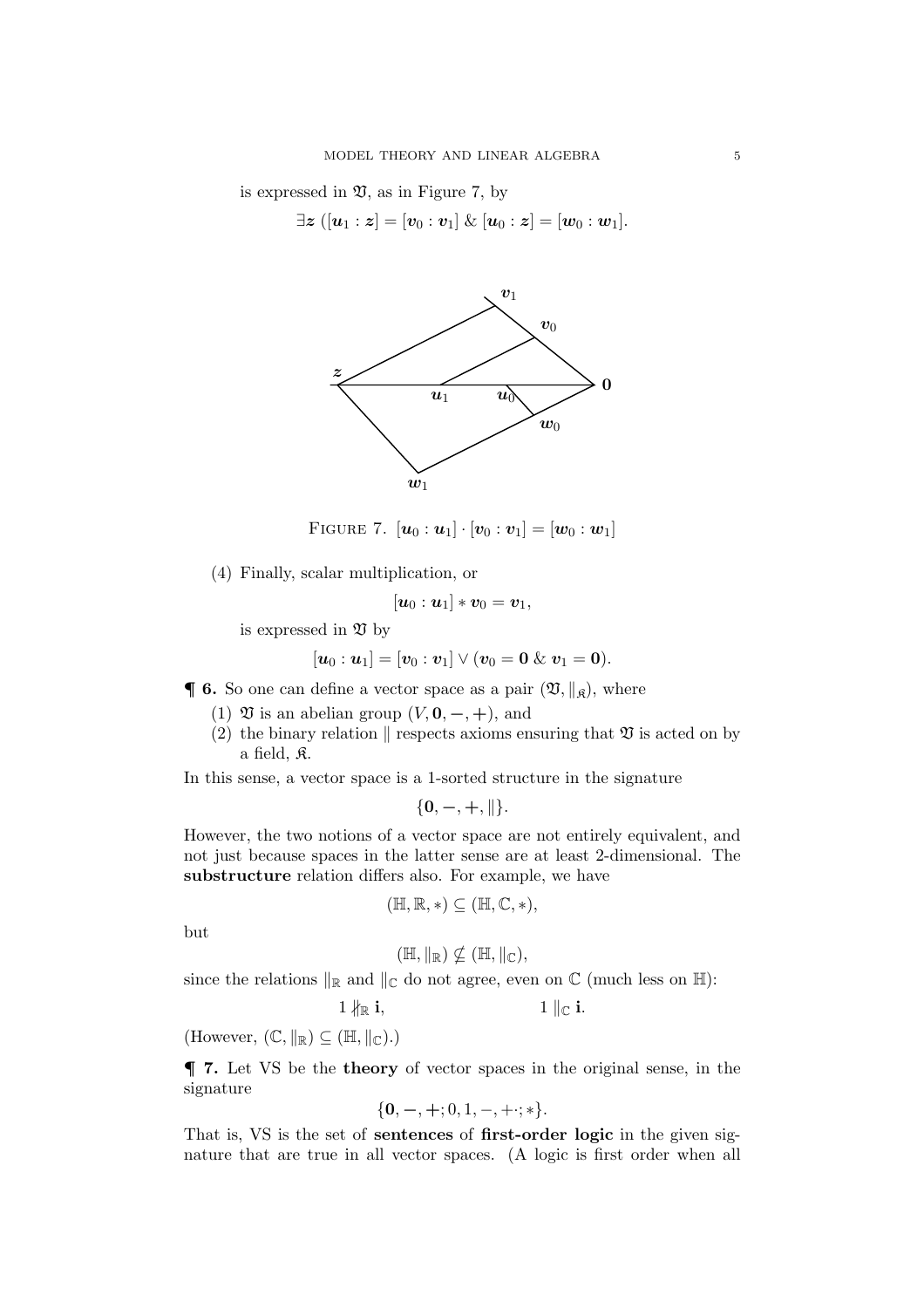variables stand for individuals, not sets as such.) Every **model**  $(\mathfrak{V}, \mathfrak{K}, *)$  of VS embeds in a 1-dimensional model

$$
(\mathfrak{L},\mathfrak{L},*);
$$

just let  $\mathfrak L$  be a field-extension of  $\mathfrak K$  such that

 $[\mathfrak{L} : \mathfrak{K}] \geqslant \dim_{\mathfrak{K}} \mathfrak{V},$ 

and embed a basis of  $(\mathfrak{V}, \mathfrak{K}, *)$  in a basis of  $(\mathfrak{L}, \mathfrak{K}, *)$ .

 $\P$  8. Let  $VS_2$  be the theory of vector spaces of dimension at least 2 in the signature

$$
\{0,-,+, \|\}.
$$

Every model embeds in a 2-dimensional model. Indeed, suppose  $L/K$  is a field-extension, and  $a, b \in L$ , and  $(a, b, 1)$  is linearly independent over K. Then  $(K^3, \|K)$  embeds in  $(L^2, \|L)$  under

$$
(x, y, z) \mapsto (x - az, y - bz),
$$

that is,

$$
\begin{pmatrix} x & y & z \end{pmatrix} \mapsto \begin{pmatrix} x & y & z \end{pmatrix} \begin{pmatrix} 1 & 0 \\ 0 & 1 \\ -a & -b \end{pmatrix}.
$$

For, the following are equivalent:

$$
(x, y, z) \| K (u, v, w),
$$
  
\n
$$
0 = det \begin{pmatrix} x & y & z \\ u & v & w \\ a & b & 1 \end{pmatrix}
$$
  
\n
$$
= det \begin{pmatrix} x & y \\ u & v \end{pmatrix} - \begin{pmatrix} z \\ w \end{pmatrix} \begin{pmatrix} a & b \end{pmatrix}
$$
  
\n
$$
= det \begin{pmatrix} x & y & z \\ u & v & w \end{pmatrix} \begin{pmatrix} 1 & 0 \\ 0 & 1 \\ -a & -b \end{pmatrix},
$$
  
\n
$$
(x - az, y - zb) \| L (u - aw, v - bw).
$$

We used here the identity

$$
\det\left(\begin{array}{c|c} U & \boldsymbol{v}^{\mathrm{t}} \\ \hline \boldsymbol{a} & 1 \end{array}\right) = \det(U - \boldsymbol{v}^{\mathrm{t}} \cdot \boldsymbol{a}),
$$

which follows from

$$
\left(\begin{array}{c|c} U & \boldsymbol{v}^{\mathrm{t}} \\ \hline \boldsymbol{a} & 1 \end{array}\right) \cdot \left(\begin{array}{c|c} I & \boldsymbol{0}^{\mathrm{t}} \\ \hline -\boldsymbol{a} & 1 \end{array}\right) = \left(\begin{array}{c|c} U - \boldsymbol{v}^{\mathrm{t}} \cdot \boldsymbol{a} & \boldsymbol{v}^{\mathrm{t}} \\ \hline \boldsymbol{0} & 1 \end{array}\right).
$$

3. Model theory (outline)

¶ 9. We have entered model theory, which I define as

# the study of structures  $qu\hat{a}$  models of theories.

Examples of structures include

 $(\mathfrak{V}, \mathfrak{K}, *)$ ,  $(\mathfrak{V}, \|_{\mathfrak{K}})$ ,  $(\mathbb{Q}, <),$   $(\mathbb{Q}, +, \cdot)$ ,  $(\mathbb{R}, +, \cdot, <),$   $(\mathbb{C}, +, \cdot)$ . Model theory has also been called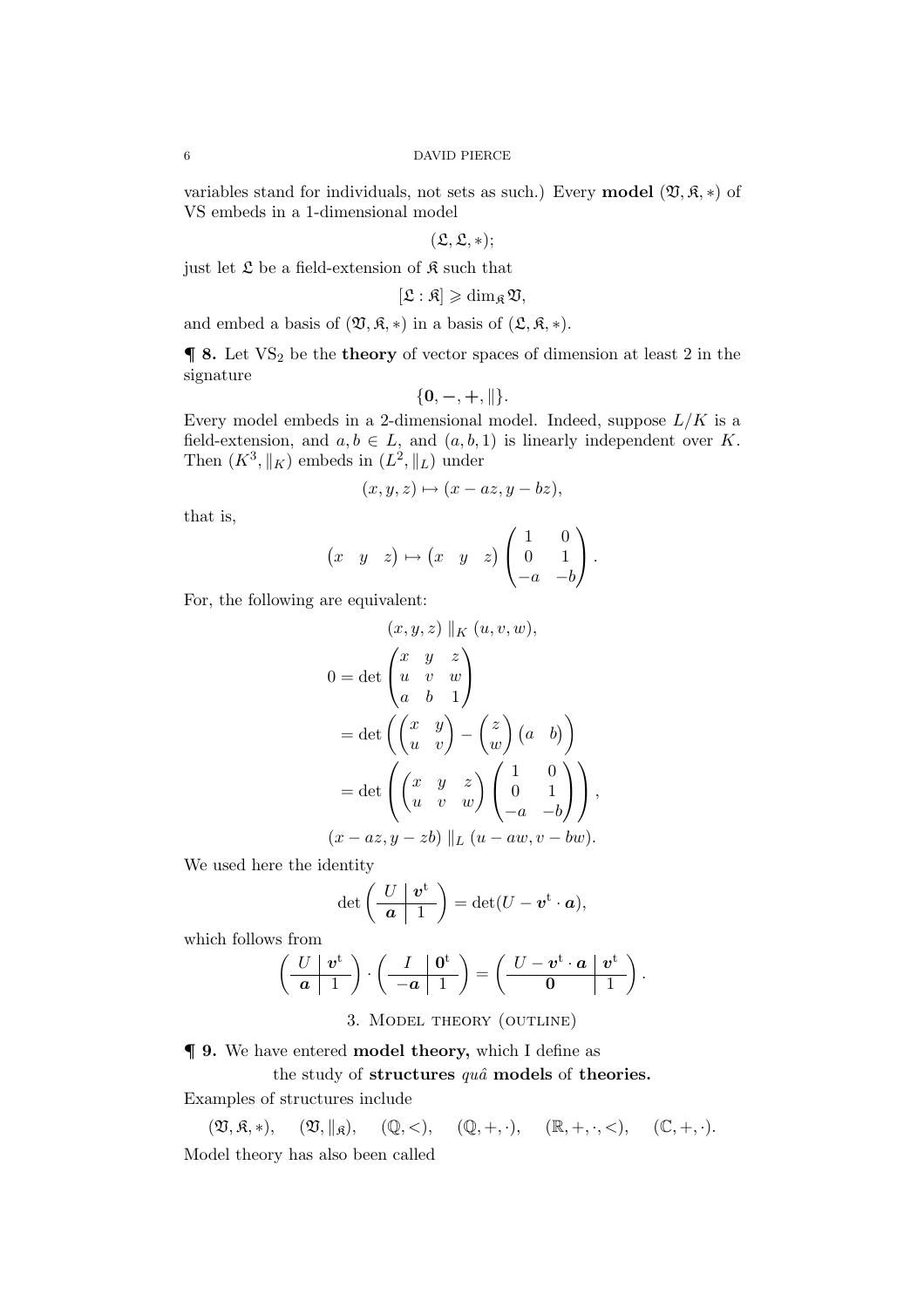the geography of tame mathematics.

*Tameness* has no one definition. However, one measure of tameness is the effective axiomatizability of the (first-order) theory,

 $\text{Th}(\mathfrak{A}),$ 

of a structure A.

¶ 10. In the following,

$$
\mathbb{N} = \{1, 2, 3, \dots\},\
$$

and S stands for  $x \mapsto x + 1$ . Outer universal quantifiers of sentences are suppressed. The structure  $(N, 1, S, +)$  is "tame", because of:

Theorem (Presburger, 1929). Th(N, 1, S, +) *is axiomatized by:*

- $(1)$  1  $\neq$  *Sx*;
- (2)  $Sx = Sy \Rightarrow x = y;$
- (3)  $x + 1 = Sx$ ;
- (4)  $x + (y + 1) = (x + y) + 1;$
- (5) *the* first-order induction axioms: for each formula  $\varphi(x)$ ,

 $\varphi(1) \& \forall x (\varphi(x) \Rightarrow \varphi(Sx)) \Rightarrow \forall \varphi(x).$ 

 $\P$  11. An arbitrary theory T is complete if

$$
T \vdash \sigma \text{ or } T \vdash \neg \sigma
$$

for all sentences  $\sigma$  of the signature of T. The theory of a structure is automatically complete. Then Presburger's theorem is that a particular theory given by axioms is complete.

 $\P$  **12.** By contrast,  $(N, 1, S, +, \cdot)$  is "wild", by **Gödel's Incompleteness** Theorem:

**Theorem** (Gödel, 1931 [5]). Th $(N, 1, S, +, \cdot)$  *cannot be effectively axiomatized.*

 $\P$  **13.** Even though Th $(N, 1, S, +)$  can be (effectively) completely axiomatized in first-order logic, the axioms do not determine  $(N, 1, S, +)$  (up to isomorphism), as we shall see. However,  $(N, 1, S)$  is characterized (up to isomorphism) by its satisfaction of the axioms identified by Dedekind (1888) [1] and Peano (1889) [9], namely Presburger's (1) and  $(2)$ —

 $1 \neq Sx$ ,  $Sx = Sy \Rightarrow x = y$ ,

—along with the second-order induction axiom: the sentence

$$
1 \in X \& \forall t \ (t \in X \Rightarrow St \in X) \Rightarrow \forall t \ t \in X.
$$

 $\P$  **14.** That  $(N, 1, S)$  satisfies (second-order) induction means  $N$  is the *smallest* set that contains 1 and is closed under S. Another way to say this is that N has a recursive definition:

- $(1)$  1  $\in \mathbb{N}$ .
- (2) if  $x \in \mathbb{N}$ , then  $Sx \in \mathbb{N}$ .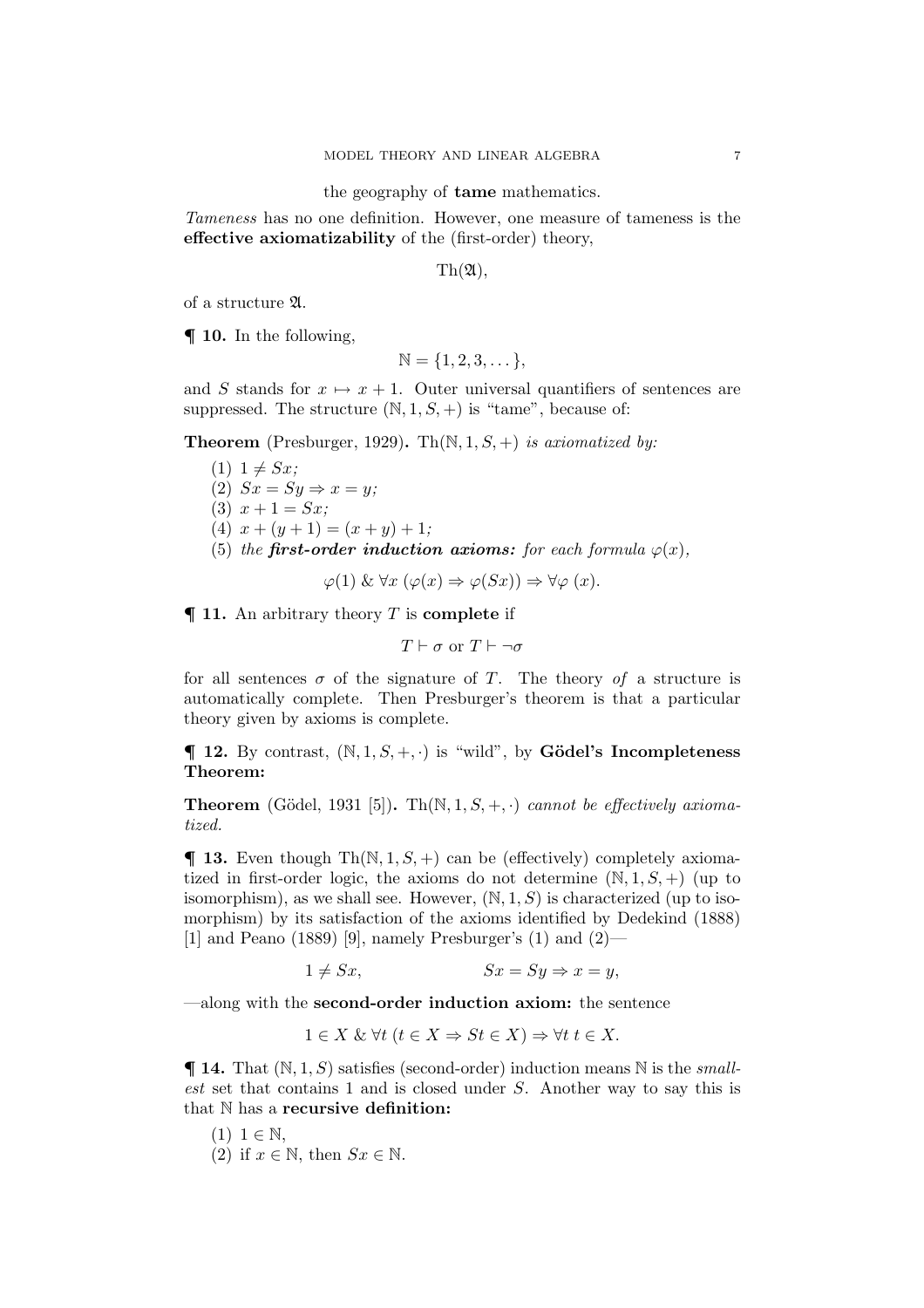This, *together with* the other two axioms (1) and (2), is logically equivalent to the validity of recursive definitions of operations on N: operations such as addition, given by Presburger's  $(3)$  and  $(4)$ —

$$
x + 1 = Sx, \qquad x + (y + 1) = (x + y) + 1
$$

—, or multiplication, given by

$$
x \cdot 1 = x, \qquad \qquad x \cdot (y+1) = x \cdot y + x,
$$

or exponentiation, given by

$$
x^{1} = x, \t x^{y+1} = x^{y} \cdot x. \t (†)
$$

In particular, despite Gödel's Incompleteness Theorem,  $(N, 1, S, +, \cdot)$  *can* be completely characterized, in a sense, in second-order logic.

¶ 15. From Peano on, some people have not recognized that the possibility of defining a set recursively does not, by itself, allow functions *on* the set to be defined recursively. Addition and multiplication *are* justified by induction alone, as is shown implicitly in Landau's *Foundations of Analysis* (1929) [8]; but exponentiation is not:

**Theorem** (Dyer-Bennet, 1940 [3]; P., 2009). *If*  $n \in \mathbb{N}$ , *then* ( $\mathbb{Z}/(n)$ , 1, S) *satisfies (second-order) induction; but it admits exponentiation defined as in* ( $\ddagger$ ) *if and only if*  $n \in \{1, 2, 6, 42, 1806\}.$ 

# 4. MODEL THEORY (DETAIL)

¶ 16. That induction does not always imply recursion can be seen in the development of logic itself. I now review this development in detail. To be precise then, a structure is one or more disjoint sets called sorts, together with some (or no) distinguished

- (1) operations: functions from finite products of sorts to one sort;
- (2) constants: operations taking no arguments;
- (3) relations: subsets of finite products of the sorts.

If G is a group, and f is the function  $X \mapsto \langle X \rangle$  that converts a subset of G into the subgroup that it generates, then the pair

$$
(G,f)
$$

is *not* a structure, although the quadruple

$$
(G,\mathscr{P}(G),\in,f)
$$

is a (two-sorted) structure.

¶ 17. A structure has a signature, namely a set of symbols for the distinguished operations (including constants) and relations. So the signature of  $(\mathfrak{V}, \mathfrak{K}, *)$  is

$$
\{0,-,+,0,1,-,+, \cdot,*\}.
$$

The symbols 'know' which sorts their arguments are from. The symbols are called non-logical, to distinguish them from logical symbols, namely,

- (1) Boolean connectives:  $\neg, \&, \vee, \Rightarrow, \Leftrightarrow, \ldots;$
- (2) **quantifiers:**  $\exists$  and  $\forall$ ;
- (3) punctuation: ( and );
- (4) the sign of **equality**,  $=$ ;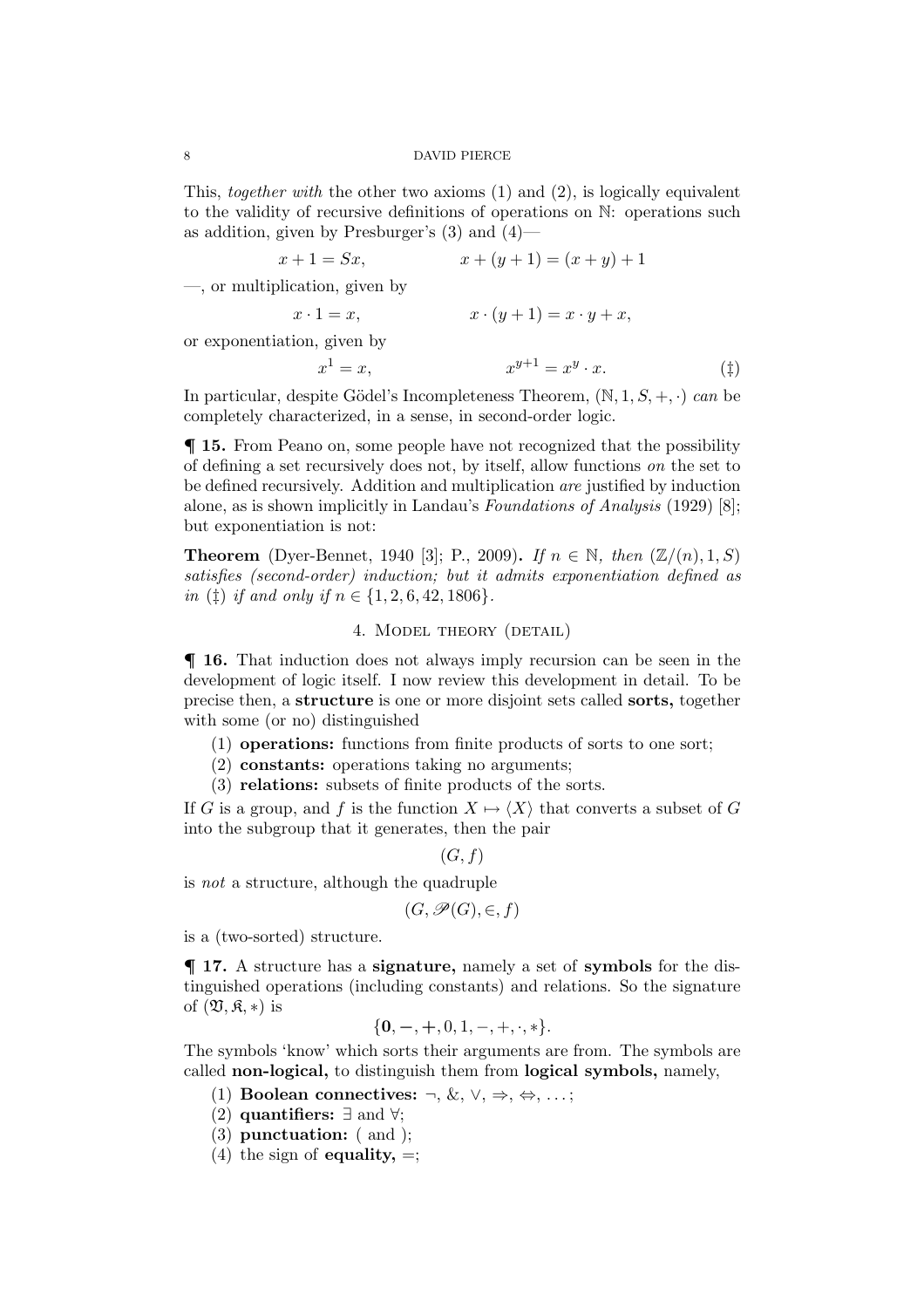(5) variables.

In **first-order logic,** each variable is required to range only over the elements of a particular sort, and not (for example) over the *subsets* of a sort. In talking about  $(\mathfrak{V}, \mathfrak{K}, *)$ , we let boldface variables like u range over V; and plainface variables like  $x$ , over  $K$ .

¶ 18. From logical and non-logical symbols, one builds up formulas that refer to structures of a particular signature. The construction will be discussed later. *All formulas here will be first-order, unless otherwise specified.* A formula may have free variables; if it does not, then the formula is a sentence. A sentence is either true or false in a structure (with a suitable signature); if the sentence  $\sigma$  is true in the structure  $\mathfrak{A}$ , we write

 $\mathfrak{A} \models \sigma$ :

we may say also that  $\mathfrak A$  satisfies  $\sigma$ . For example,

$$
\mathbb{Q} \models \forall x \; \exists y \; (x = 0 \lor x \cdot y = 1),
$$
  

$$
\mathbb{Z} \not\models \forall x \; \exists y \; (x = 0 \lor x \cdot y = 1).
$$

A set of sentences of some signature is a theory. If T is a theory, and all of its elements are true in  $\mathfrak{A}$ , then  $\mathfrak{A}$  is a **model** of T. If  $\sigma$  is a sentence that is true in every model of T, then  $\sigma$  is a **logical consequence** of T, and we may write

 $T \models \sigma$ .

 $\P$  **19.** A (first-order) theory T is **complete** if, for every sentence  $\sigma$  of its signature, either  $T \models \sigma$  or  $T \models \neg \sigma$ . The set of sentences that are true in  $\mathfrak{A}$ is the **theory of**  $\mathfrak{A}$ , denoted by

 $\text{Th}(\mathfrak{A})$ :

it is automatically complete. If  $\Sigma \subseteq T$ , and every sentence of T is a logical consequence of  $\Sigma$ , then  $\Sigma$  is a set of **axioms** for T.

 $\blacksquare$  **20.** Given a signature  $\mathscr L$  and a set C of **parameters**, we recursively define the set

 $\operatorname{Fm}_\mathscr{L}(C)$ 

of first-order **formulas** of  $\mathcal L$  in C. For each formula, there is a finite **tree**, as in Figure 8, proving that the formula is a formula. Moreover, such trees are *unique;* so we can also recursively define functions on  $\text{Fm}\,\varphi(C)$ . For example, given an  $\mathscr{L}$ -structure  $\mathfrak A$  that includes C, and given a function v that assigns values from A to the variables used in formulas, we can determine recursively whether

$$
\mathfrak{A} \vDash \varphi[v],
$$

that is, whether  $\varphi$  true in  $\mathfrak A$  under v.

¶ 21. We distinguish some sentences as logical axioms. Then the set of theorems is the closure of the set of axioms under detachment (or modus ponens,

$$
(\sigma, (\sigma \Rightarrow \tau)) \mapsto \tau.
$$

Again, for each theorem, there is a finite tree, as in Figure 9, proving that the theorem is a theorem. But now the tree is not unique; so we cannot define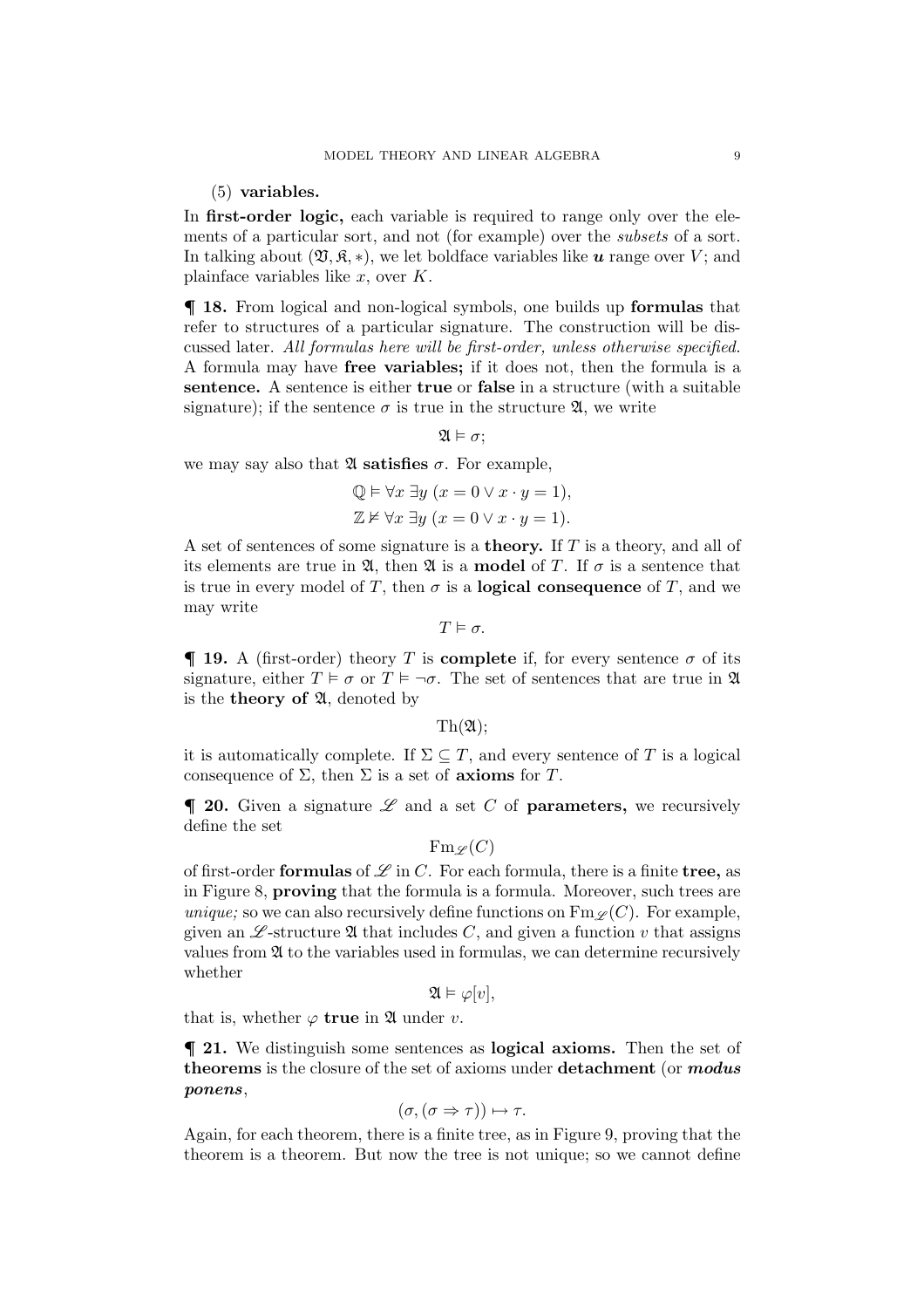





FIGURE 9. Proof of  $\neg \exists x \varphi$ , where  $\varphi$  is  $\neg (x = x \Rightarrow x = x)$ 

functions recursively on the set of theorems. These points are elaborated in the following paragraphs.

¶ 22. Let PV be a set of propositional variables, perhaps

$$
\{P_n \colon n \in \mathbb{N}\}.
$$

The set of propositional formulas, say PF, is the smallest set that includes PV and is closed under the operations

$$
F \mapsto \neg F, \qquad (F, G) \mapsto (F \& G).
$$

This just means PF satisfies induction (with respect to PV and these operations).

¶ 23. More is true: Functions can be defined recursively on PF, because there is *only one way* to construct a given formula. For example, suppose h:  $PV \rightarrow \mathbb{F}_2$  (where  $\mathbb{F}_2$  is a two-element field). Then h extends uniquely to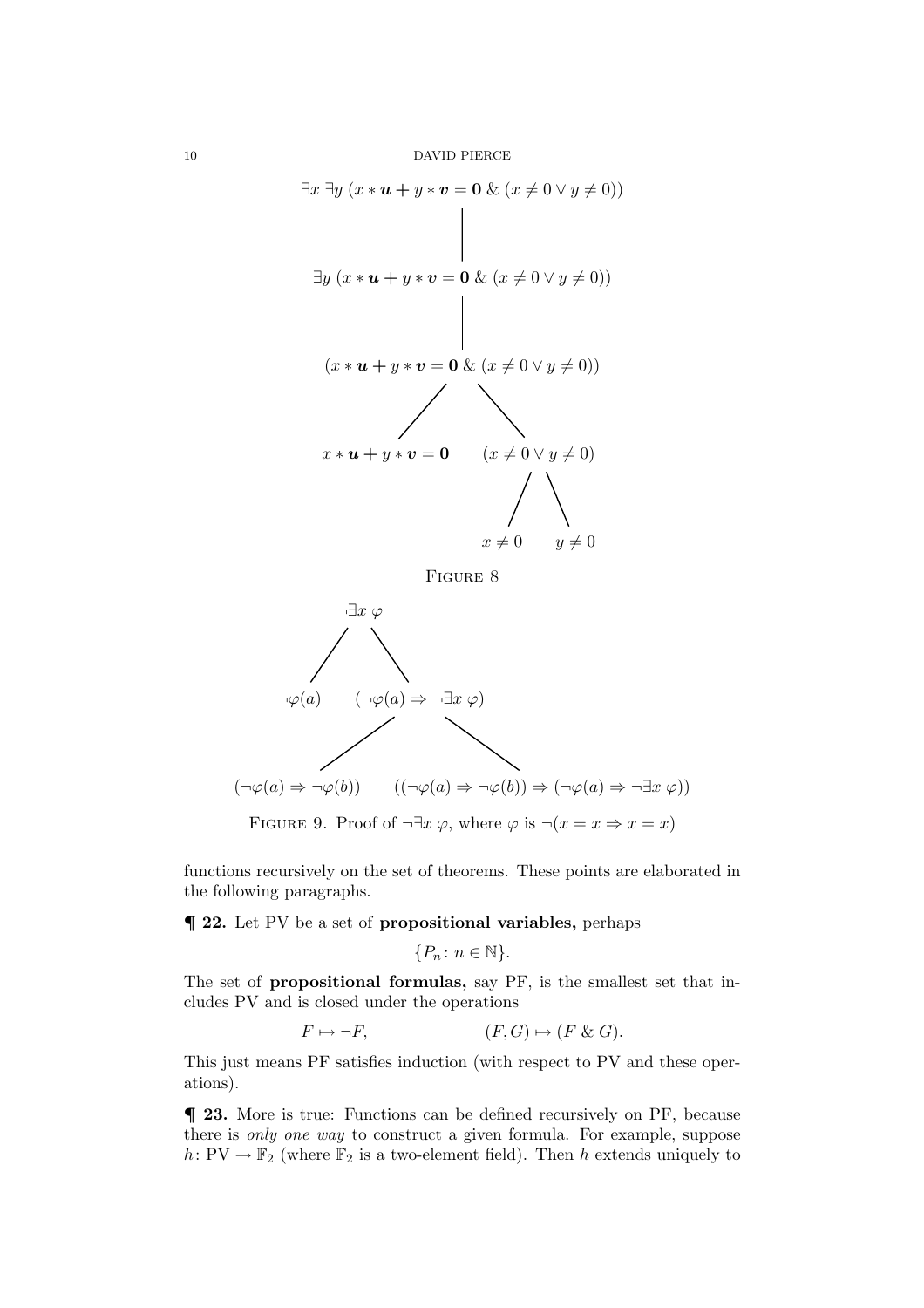a function  $H$  on  $PF$  such that

$$
H(\neg F) = 1 + H(F), \qquad H(F \& G) = H(F) \cdot H(G).
$$

A propositional formula F is a **tautology** if  $H(F) = 1$  for all choices of h.

¶ 24. In practice, one uses abbreviations in formulas, as

$$
(F \vee G) \text{ for } \neg(\neg F \& \neg G),
$$

$$
(F \Rightarrow G) \text{ for } \neg F \vee G,
$$

$$
(F \Leftrightarrow G) \text{ for } ((F \Rightarrow G) \& (G \Rightarrow F)).
$$

 $\blacksquare$  **25.** Let us now develop first-order logic in a signature  $\mathscr{L}$ . For simplicity, we assume  $\mathscr L$  is the signature of a one-sorted structure; for definiteness, we assume

$$
\mathscr{L}=\{0,-,+, \parallel\}.
$$

Fix a set X of **individual variables.** Let C be a set of **parameters** individuals from some  $\mathscr{L}$ -structure  $\mathfrak{V}$ . The set of **terms** over C is the smallest set that includes  $X$  and is closed under

$$
c, \qquad \qquad 0, \qquad \qquad t \mapsto -t, \qquad \qquad (t, u) \mapsto (t + u),
$$

where  $c$  ranges over  $C$ . Call this set

 $\mathrm{Tm} \varphi(C)$ ;

by definition, it satisfies induction with respect to  $X$  and the given operations.

**T** 26. Also, functions can be defined recursively on  $\text{Im}_{\mathscr{L}}(C)$ , because there is *only one way* to construct a given term. For example, if  $v: X \to V$ , then there is a unique function  $\tilde{v}$  from  $\text{Im } \varphi(C)$  into V that extends v and satisfies

$$
\tilde{v}(c) = c,
$$
  $\tilde{v}(0) = 0,$   $\tilde{v}(-t) = -\tilde{v}(t),$   $\tilde{v}(t + u) = \tilde{v}(t) + \tilde{v}(u).$ 

Here, for example,  $t + u$  is a string of symbols; but  $\tilde{v}(t) + \tilde{v}(u)$  is the image of  $(\tilde{v}(t), \tilde{v}(u))$  under the operation of  $+$  on  $\mathfrak{V}$ .

**T** 27. We now define simultaneously the set  $\text{Fm }\varphi(C)$  of formulas over C and the function assigning to each formula  $\varphi$  its set  $FV(\varphi)$  of free variables.

(1) If  $t, u \in \mathrm{Tm}_{\mathscr{L}}(C)$ , then the strings

$$
t = u, \qquad \qquad t \parallel u
$$

are in  $\text{Fm}_{\mathscr{L}}(C)$ , and both  $FV(t = u)$  and  $FV(t \parallel u)$  consist of the variables actually appearing in  $t$  or  $u$ .

(2) Fm<sub>L</sub>(C) is closed under  $\varphi \mapsto \neg \varphi$ , and

$$
FV(\neg\varphi) = FV(\varphi).
$$

(3) If  $\varphi$  is in Fm<sub>L</sub>(C), and  $x \in FV(\varphi)$ , then  $\exists x \varphi$  is in Fm<sub>L</sub>(C), and  $FV(\exists x \, \varphi) = FV(\varphi) \setminus \{x\}.$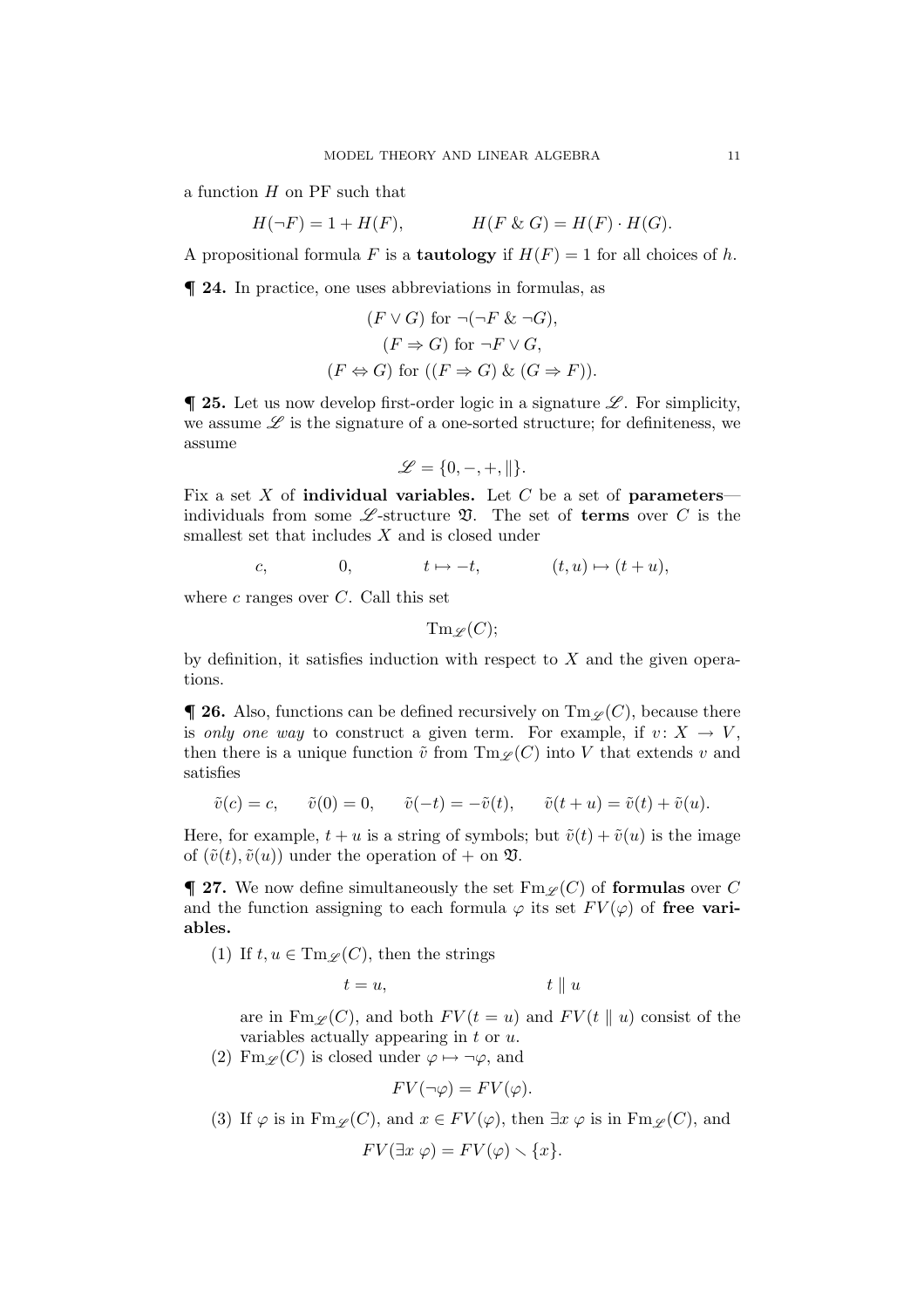(4) If  $\varphi$  and  $\psi$  are in  $\text{Fm}_{\mathscr{L}}(C)$ , and no variable occurring *non-freely* in one of them occurs (freely or non-freely) in the other, then  $(\varphi \& \psi)$ is in  $\text{Fm}\,\varphi(C)$ , and

$$
FV(\varphi \& \psi) = FV(\varphi) \cup FV(\psi).
$$

Then  $\text{Fm}_{\mathscr{L}}(C)$  satisfies a kind of induction. Moreover functions can be defined recursively on  $\text{Fm}_{\mathscr{L}}(C)$ . Indeed, if  $v: X \to V$  as above, and  $\varphi$  is a formula, let  $\varphi[v]$  be the result of replacing each instance of each *free* variable x in  $\varphi$  with  $v(x)$ . Then  $\varphi[v]$  is **true** in  $\mathfrak{V}$ , and we write

$$
\mathfrak{V}\vDash \varphi[v],
$$

according to the following recursive definition.

(1)  $\mathfrak{V} \models (t = u)[v]$  if and only if

$$
\tilde{v}(t) = \tilde{v}(u).
$$

(2)  $\mathfrak{V} \models (t \parallel u)[v]$  if and only if

 $\tilde{v}(t) \parallel \tilde{v}(u)$ 

(3)  $\mathfrak{V} \models \neg \varphi[v]$  if and only if

 $\mathfrak{V} \not\models \varphi[v].$ 

(4)  $\mathfrak{V} \models \exists x \varphi[v]$  if and only if

$$
\mathfrak{V}\vDash \varphi[v']
$$

for some  $v'$  that agrees with v on  $FV(\exists x \varphi)$ .

A formula  $\sigma$  is a sentence if  $FV(\sigma) = \emptyset$ . In this case,  $\sigma[v]$  is just  $\sigma$ . If  $\sigma$  is true in all  $\mathscr L$ -structures that include C, then  $\sigma$  is **logically valid,** and we may write simply

 $\models \sigma.$ 

¶ 28. If we use sentences as propositional variables, then a propositional formula is also a sentence: if the propositional formula is a tautology, then we may refer also to the sentence as a **tautology.** If  $FV(\varphi) = \{x\}$ , and  $c \in C$ , then  $\varphi(c)$  is the result of replacing each instance of x in  $\varphi$  with c. Now we define a sentence to be a logical axiom if it is:

- (1) a tautology;
- (2) a sentence of one of the forms

$$
t = t,
$$
  
\n
$$
(t = u \Rightarrow u = t),
$$
  
\n
$$
((t = u \& u = s) \Rightarrow t = s),
$$
  
\n
$$
(c = d \Rightarrow (\varphi(c) \Rightarrow \varphi(d)))
$$

(3) a sentence

$$
(\sigma \Rightarrow \sigma'),
$$

where  $\sigma$  and  $\sigma'$  are sentences, and we get  $\sigma'$  from  $\sigma$  by replacing each occurrence of  $x$  with  $y$ ;

(4) a sentence

$$
(\varphi(c) \Rightarrow \exists x \ \varphi(x));
$$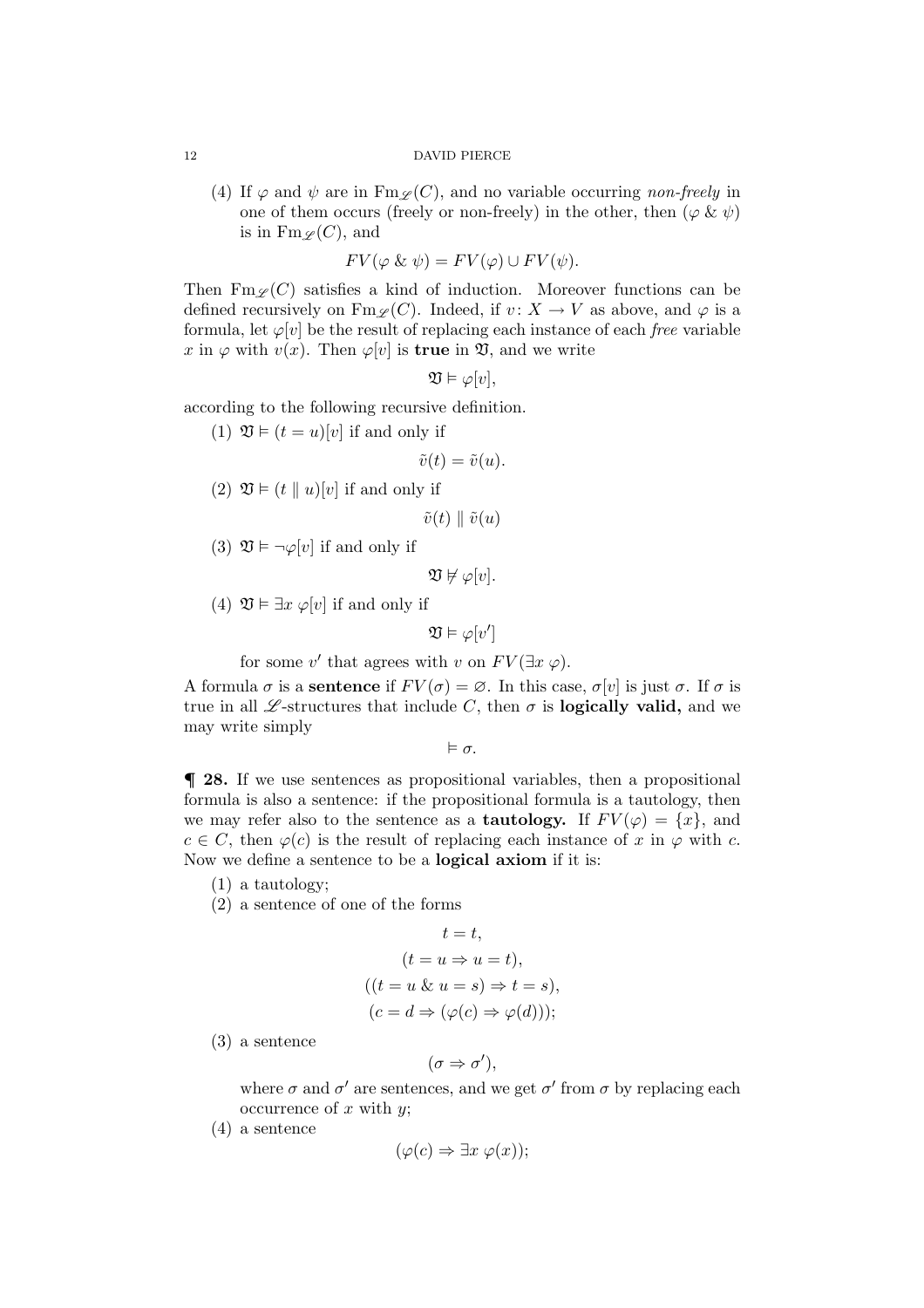(5) a sentence

$$
((\sigma \Rightarrow \neg \varphi(c)) \Rightarrow (\sigma \Rightarrow \neg \exists x \ \varphi(x))),
$$

where c does not occur in  $\sigma$ .

The set of theorems is the smallest set that contains the logical axioms and that contains  $\tau$  if it contains  $\sigma$  and  $(\sigma \Rightarrow \tau)$ .

 $\P$  **29.** If  $\sigma$  is a theorem, we may write

⊢ σ.

Every theorem is valid: if  $\vdash \sigma$ , then  $\models \sigma$ . The converse is **Gödel's Com**pleteness Theorem:

**Theorem** (Gödel, 1930). *If*  $\models \sigma$ , *then*  $\vdash \sigma$ .

A sentence  $\sigma$  is **provable** from a collection S of sentences, and we may write

 $S \vdash \sigma$ .

if some sentence

$$
\tau_0\ \&\ \cdots\ \&\ \tau_{n-1}\Rightarrow\sigma
$$

is a theorem, where  $\tau_0, \ldots, \tau_{n-1}$  are in S.

**Theorem** (Malcev, 1936). *If*  $S \models \sigma$ , then  $S \vdash \sigma$ .

Corollary (Compactness Theorem). *If every finite subset of* S *has a model, then* S *has a model.*

*Proof.* If S has no model, then

 $S \vDash 0 \neq 0,$   $S \vdash 0 \neq 0,$   $S_0 \vdash 0 \neq 0$ 

for some *finite* subset  $S_0$  of  $S$ ; but then  $S_0$  has no model.  $\Box$ 

Compactness *fails* in second-order logic: The Dedekind–Peano Axioms, together with

 ${c \neq 1, c \neq S1, c \neq SS1, c \neq SSS1, \ldots},$ 

have no model, although every finite subset does.

5. Model theory of fields

 $\P$  30. Henceforth the logic is first-order. If  $\mathfrak A$  is a structure (of one sort, for simplicity,) in a signature  $\mathscr{L}$ , and  $\varphi \in \text{Fm}_{\mathscr{L}}(A)$  with free variables from the list  $(x_1, \ldots, x_n)$ , and  $(c_1, \ldots, c_n) \in A^n$ , then the result of replacing each free variable  $x_k$  in  $\varphi$  with  $c_k$  is denoted by

$$
\varphi(c_1,\ldots,c_n).
$$

Then  $\varphi$  defines in  $\mathfrak A$  the *n*-ary relation

$$
\{(c_1,\ldots,c_n)\in A^n\colon \mathfrak{A}\vDash\varphi(c_1,\ldots,c_n)\},\
$$

which can be denoted by

$$
\varphi^{\mathfrak{A}}.
$$

A definable *set* is a singulary definable relation. If  $FV(\psi) = \{x_1, \ldots, x_n, y\}$ , then

$$
(\exists y \; \psi)^{\mathfrak{A}} = \pi(\psi^{\mathfrak{A}}),
$$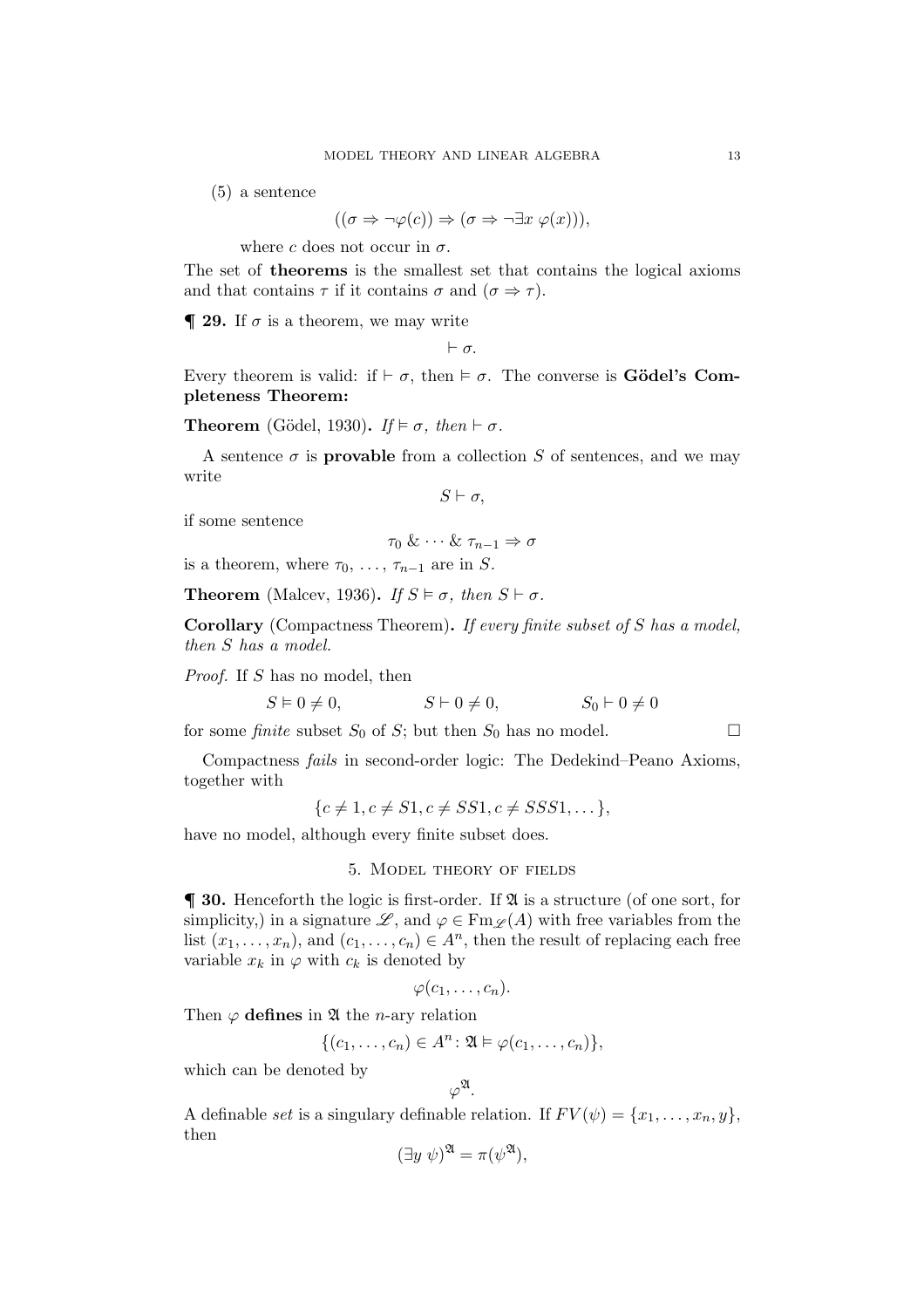

FIGURE 10

where  $\pi$  is the **projection** given by

 $\pi(c_1, \ldots, c_n, d) = (c_1, \ldots, c_n).$ 

See Figure 10. A theory  $T$  admits quantifier-elimination (QE) if, for every model A of T, the collection of relations definable by *quantifier-free* formulas is closed under projection. Having a theory with QE is a further measure of tameness.

¶ 31. Let ACF be the theory of algebraically closed fields: field theory, together with, for each  $n$  in  $\mathbb{N}$ ,

$$
\forall t_1 \cdots \forall t_n \ \exists x \ x^n + t_1 x^{n-1} + \cdots + t_{n-1} x + t_n = 0. \tag{§}
$$

Let  $ACF_0$  be the theory of algebraically closed fields of characteristic 0, namely ACF together with, for each prime  $p$ ,

$$
\underbrace{1+\cdots+1}_{p}\neq 0.
$$

Let RCF be the theory of real-closed ordered fields: the theory of ordered fields, together with  $(\S)$  for each *odd* n in N, and also

$$
\forall y \; \exists x \; (y > 0 \Rightarrow y = x^2).
$$

Theorem (Tarski<sup>1</sup>). ACF and RCF admit QE. In particular, the definable *sets:*

- (1) *in an algebraically closed field, are the finite and co-finite sets;*
- (2) *in a real-closed field, are the finite unions of intervals and singletons.*

 $\P$  32. A structure  $\mathfrak A$  has a diagram, denoted by

 $diag(\mathfrak{A});$ 

this is the set of quantifier-free sentences with parameters from A that are true in A.

Theorem. *For a theory* T*, the following are equivalent:*

(1) T *admits QE;*

<sup>&</sup>lt;sup>1</sup> According to Hodges [6, p. 85], Tarski announced these results in 1949, publishing the proof the result on RCF in [11].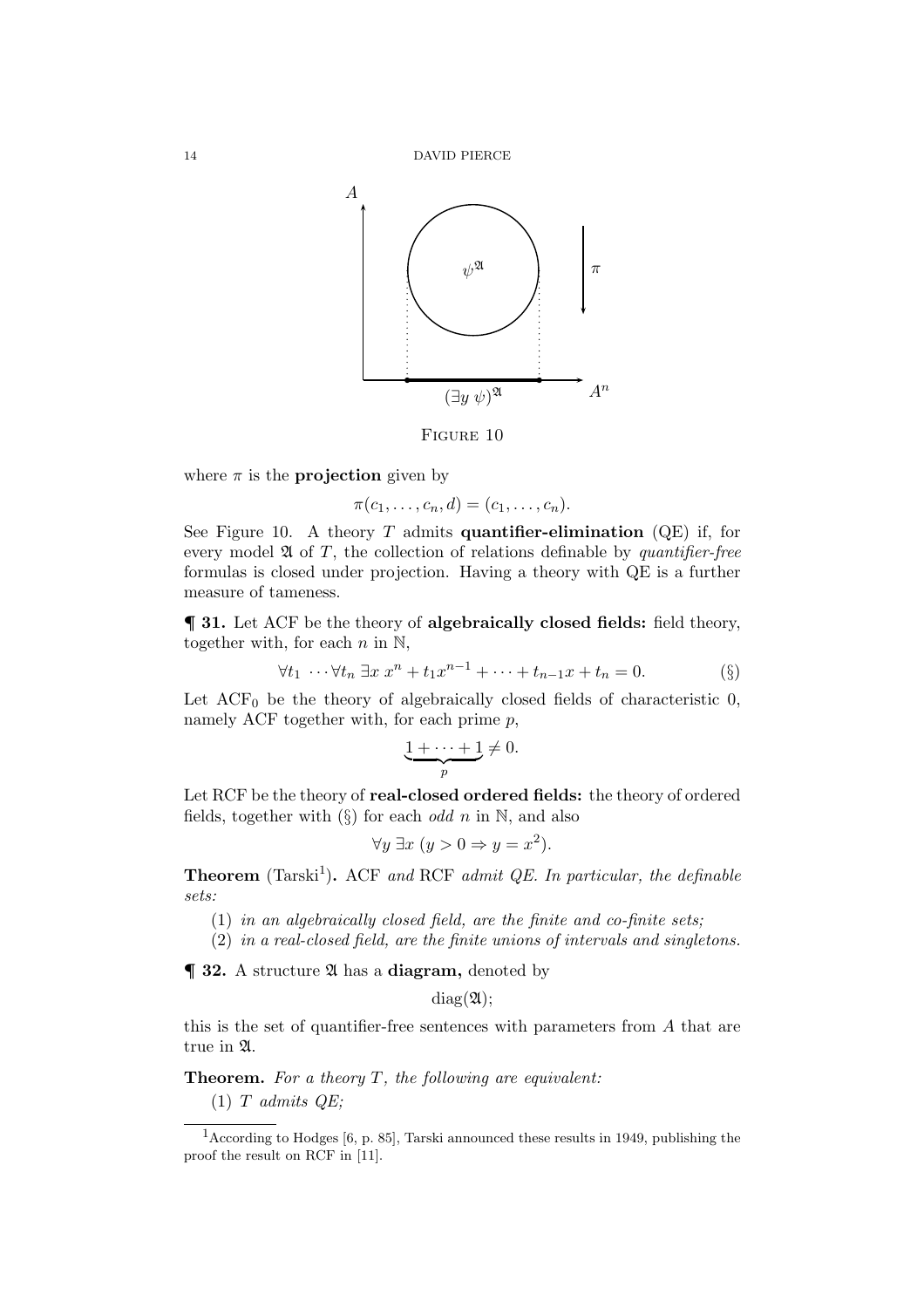(2) whenever  $\mathfrak{A} \subseteq \mathfrak{M}$  for some model  $\mathfrak{M}$  of T, and  $\mathfrak{A}$  *is finitely generated, the theory*

 $T \cup diag(\mathfrak{A})$ 

*is complete.*

¶ 33. By considering prime fields, we can now conclude:

# Theorem.

- (1) Th $(\mathbb{C}, +, \cdot)$  *is axiomatized by* ACF<sub>0</sub>.
- (2) Th $(\mathbb{R}, +, \cdot, <)$  *is axiomatized by* RCF.

**¶ 34.** If  $T \cup diag(\mathfrak{M})$  is complete whenever  $\mathfrak{M} \models T$ , then T is called **model** complete.<sup>2</sup> So ACF and RCF and all other theories with QE are model complete.

 $\P$  35. A theory  $T^*$  is a model companion of a theory  $T$  (in the same signature if

(1) a model of one embeds in a model of the other, that is,

$$
T_{\forall} = T^*_{\forall};
$$

(2)  $T^*$  is model complete.

So ACF and RCF are model companions of the theories of fields and ordered fields, respectively.

 $\P$  36. model companions are useful for the following reason. Suppose  $T^*$  is a model companion of T, and

$$
\mathfrak{M}\vDash T^*,\qquad\qquad\mathfrak{N}\vDash T,\qquad\qquad\mathfrak{M}\subseteq\mathfrak{N}.
$$

Say  $\varphi$  is quantifier-free, with parameters from M, and

$$
\mathfrak{N}\vDash \exists \boldsymbol{x}\ \varphi.
$$

Then

$$
\mathfrak{M}\vDash \exists \boldsymbol{x}\ \varphi.
$$

Indeed, we have  $\mathfrak{N} \subseteq \mathfrak{M}'$  for some model  $\mathfrak{M}'$  of  $T^*$ . Then  $\mathfrak{M}' \vDash \exists x \varphi$ , so

 $T^* \cup \text{diag}(\mathfrak{M}) \vDash \exists \boldsymbol{x} \; \varphi.$ 

# 6. Model theory of vector spaces

 $\blacksquare$  **37.** Let  $VS_K$  be the theory of vector spaces *over the field*  $\mathfrak{K}$ , in the signature

$$
\{0, -, +\} \cup \{a\ast \colon a \in K\}.
$$

This theory admits QE.

¶ 38. Let VS be the theory of vector spaces over an arbitrary field, in the signature

$$
\{0,-,+,0,-,+,*\}.
$$

This has a model companion, namely the theory of *one-dimensional* vector spaces over an *algebraically closed* field. In particular, every space embeds in a one-dimensional space.

 ${}^{2}\mathrm{The}$  definition is due to Abraham Robinson.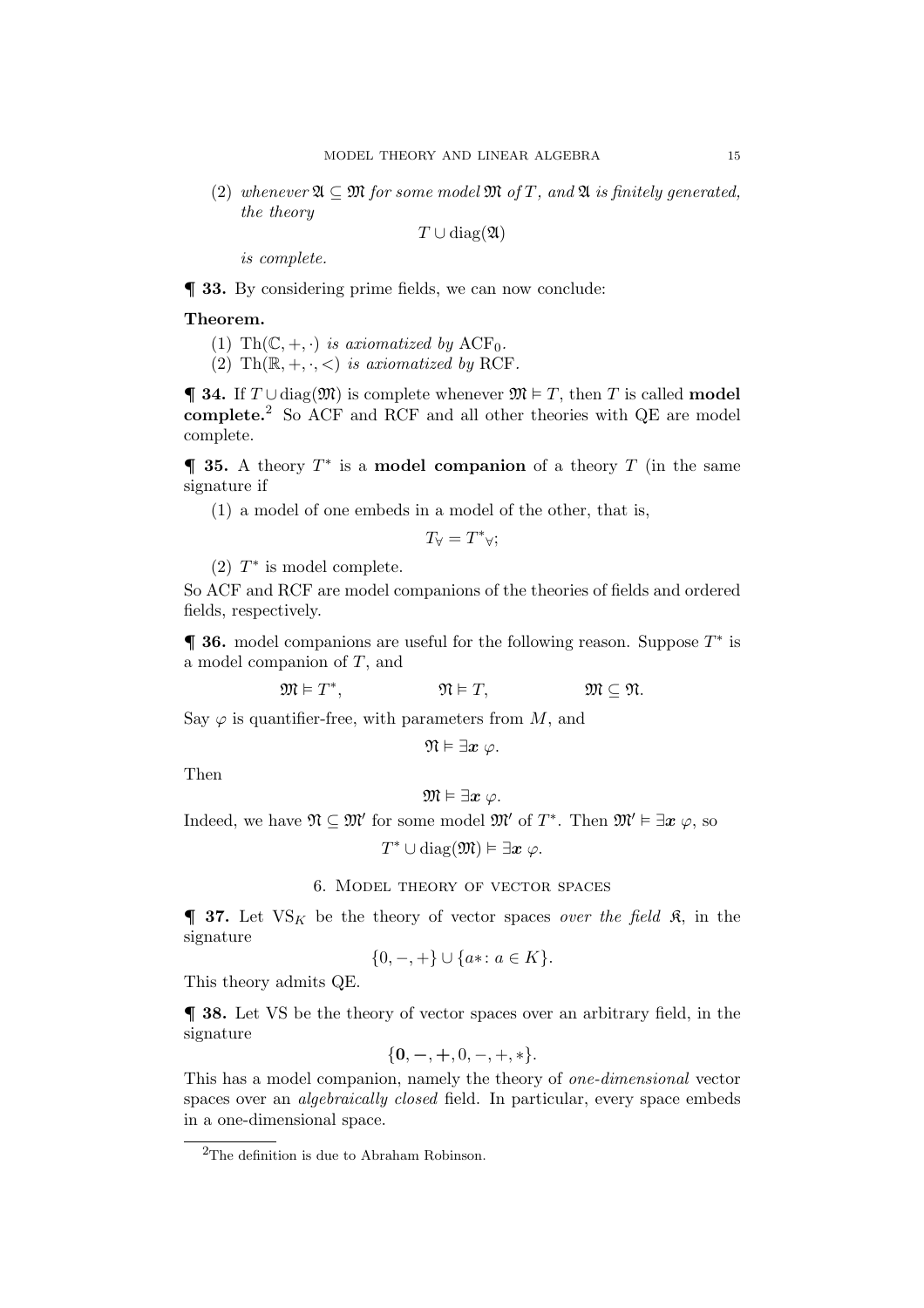$\blacksquare$  **39.** Let VS<sup>2</sup> be the theory of vector-spaces of dimension at least 2:

$$
VS^{2} = VS \cup {\exists u \exists v \forall x \forall y (x * u + y * v = 0 \Rightarrow x = 0 \& y = 0)}.
$$

This has the same model companion as VS, but is not *included* in a model complete theory, because the union of a **chain** of models of  $VS<sup>2</sup>$  need not be a model. For example, let

$$
K_n = \mathbb{Q}(\pi^{1/2^n}),
$$
  $L = \bigcup_{n \in \mathbb{N}} K_n = \mathbb{Q}(\pi, \pi^{1/2}, \pi^{1/4}, \dots).$ 

Then  $(K_{n+1}, K_n) \vDash \text{VS}_2$ , and

$$
(K_{n+1}, K_n) \subseteq (K_{n+2}, K_{n+1}),
$$

but

$$
\bigcup_{n\in\mathbb{N}} (K_{n+1}, K_n) = (L, L),
$$

a model of VS, but not  $VS^2$ .

 $\P$  40. As before, let  $VS_2$  be the theory of vector spaces of dimension at least 2 in the signature

$$
\{0,-,+, \|\}.
$$

This has a model companion, namely the theory of 2-dimensional vector spaces over an algebraically closed field.

 $\P$  **41.** More generally, if  $n \in \mathbb{N}$ , let  $VS_n$  be the theory of vector spaces of dimension at least  $n$  in the signature

$$
\{{\bf 0},-,+,\parallel^n\},
$$

where  $\|$ <sup>n</sup> stands for the *n*-ary relation of linear dependence. (If we include the signature of the scalar field, then the space can have any dimension.) This has a model companion, namely the theory of  $n$ -dimensional vector spaces over an algebraically closed field. For, if again  $K \subseteq L$ , and  $(a_1, \ldots, a_n, 1)$ , that is,  $(a, 1)$ , is an  $(n + 1)$ -tuple from L that is linearly independent over K, then  $(K^{n+1}, \|_K^n)$  embeds in  $(L^n, \|_L^n)$  under

$$
\boldsymbol{x} \mapsto \boldsymbol{x} \cdot \left( \frac{I_n}{-\boldsymbol{a}} \right).
$$

¶ 42. There is an analogy with fields. Let

$$
M=K(a_0,\ldots,a_n),
$$

where  $(a_0, \ldots, a_n)$  is algebraically independent over K. Then there is a field L such that  $K \subseteq L$ , and

$$
tr-deg(ML/L) = n,
$$

but if  $(b_1, \ldots, b_n)$  from M is algebraically independent over K, then it remains so over  $L$ . Indeed, we can take

$$
L = K(x, y),
$$

where  $x$  is transcendental over  $M$ , but

$$
y = \sum_{k=0}^{n} a_k x^k.
$$